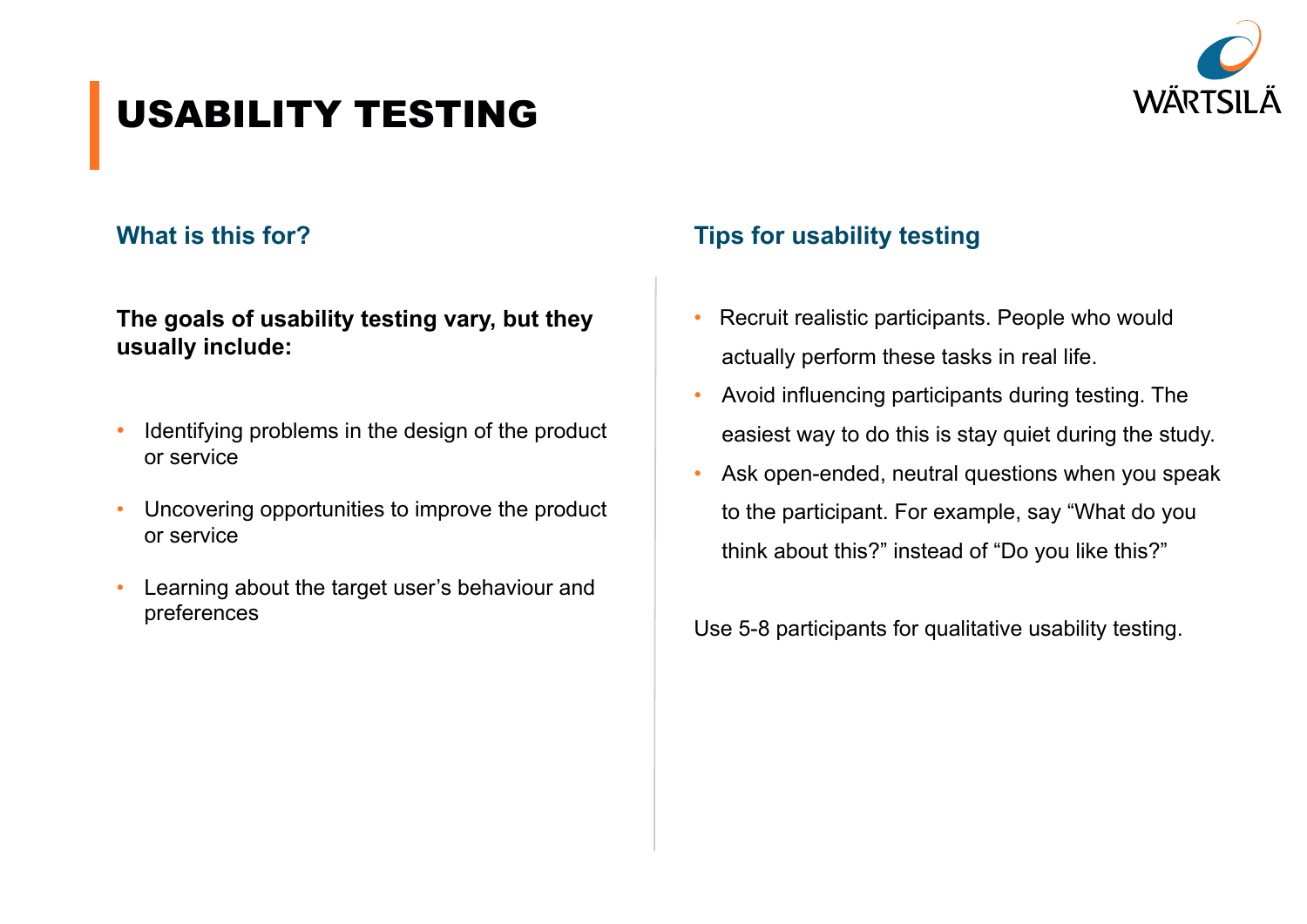

# OPPORTUNITIES IN STH - PROTOZONES

The protozones, that will be built inside the Smart Technology Hub in Vaasa, allows testing and validation of new innovations and prototypes. Here Smart Partner Campus partners can come together to test their products.

*A flexible and serious playground for building, validating and testing our ideas together in the Smart Partner Campus*



**Proof of concept verification**



**Hands-on trainig and demo within the ecosystem**



**Pre-test a set of modules by several suppliers**



**Rig-testing, combustion testing, i.e. fuel injection, valves**



**Pre-assembly of modules, double check that everything is working**



**Minimum viable (sellable) product testing**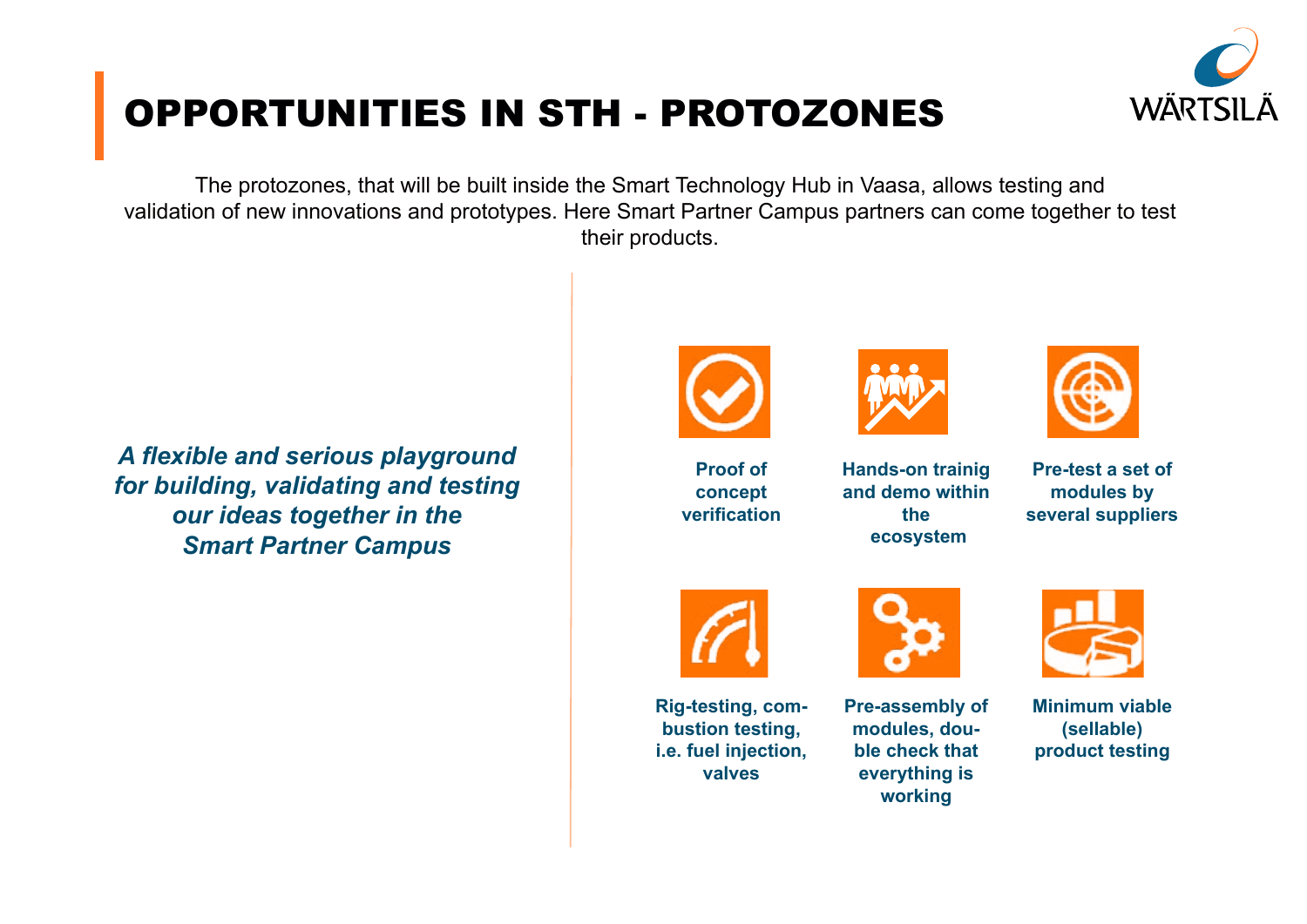

# OPPORTUNITIES IN STH - COMMON LABS

Common Labs combines together the laboratories of the Smart Technology Hub. Common Labs is the place where new product development comes to life and where partners can come together in order to gain support in different kinds of testing activities.



*Measurement services and equipment limited only to our imagination*